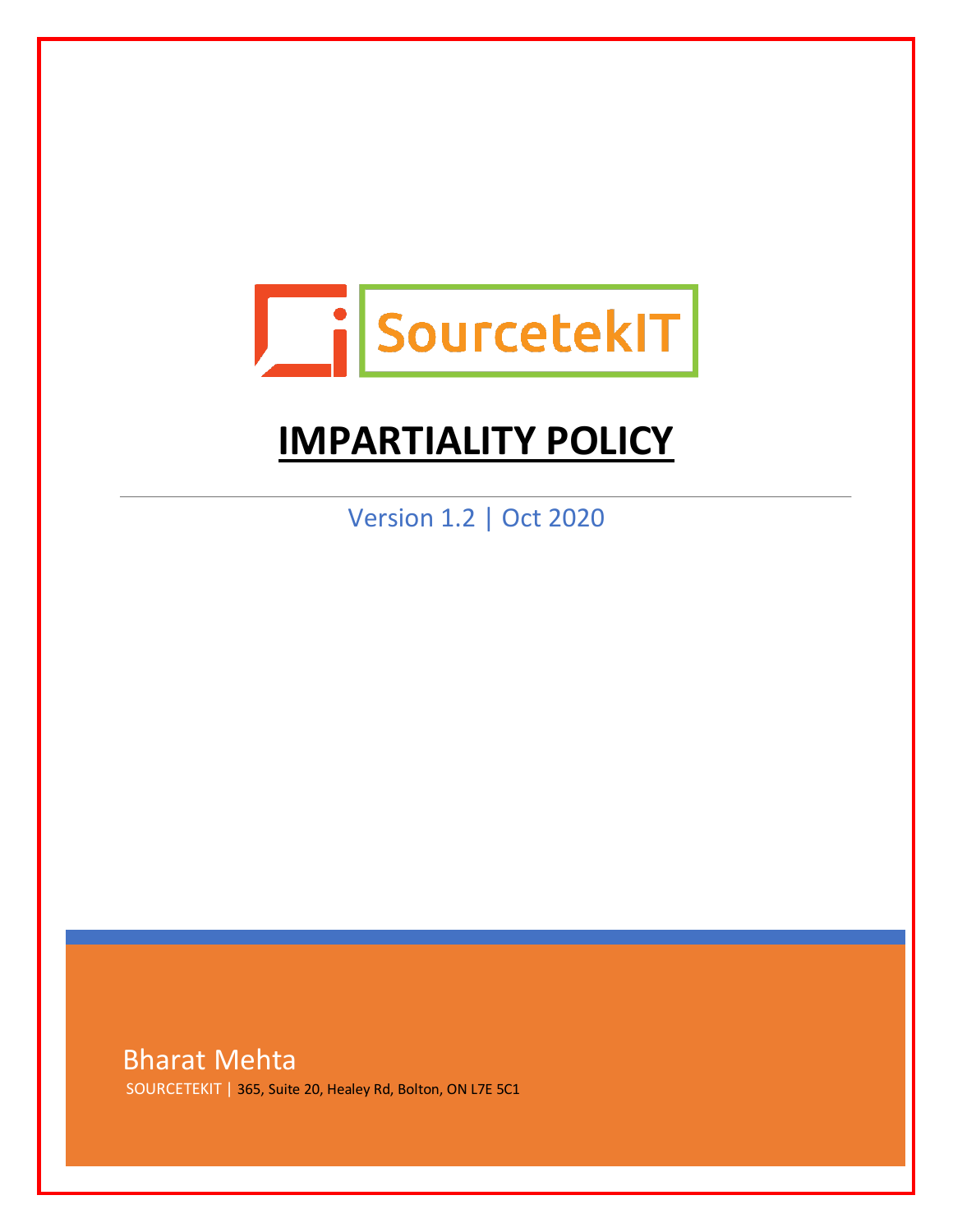

| <b>Document Name</b>                      | <b>Impartiality Policy</b> |
|-------------------------------------------|----------------------------|
| <b>Document Version</b>                   | 1.2                        |
| Date issued                               | 01 May 2019                |
| <b>Last Update Date</b>                   | 16 Oct 2020                |
| Submitted/Issued By                       | <b>Bharat Mehta</b>        |
| <b>Updated By</b>                         | <b>Bharat Mehta</b>        |
| Organization                              | SourcetekIT                |
| <b>File Control No.</b>                   | ICT-(HR)-IP 2020/Doc. 1.2  |
| <b>Department-(Sub Department) Policy</b> |                            |
| YYYY/ Doc. Version                        |                            |
| <b>Place</b>                              | Toronto                    |
| <b>Authorized Signatory</b>               | Nitin Pattu                |
| <b>Signature</b>                          |                            |

#### **ICT: Information and Communication Technology HR: Human Resource**

#### **Summary and Purpose of Document**

This document, which was consolidated by the SourcetekIT (Ontario, 01- May 2019), provides various details on Impartiality Policy and it's enforcement to be used at SourcetekIT [Toronto, Pittsburgh] for all staff or Sub-contractor

Confidential and Proprietary © <sup>2020</sup> SourcetekIT. All Rights Reserved. Page **2** of **8**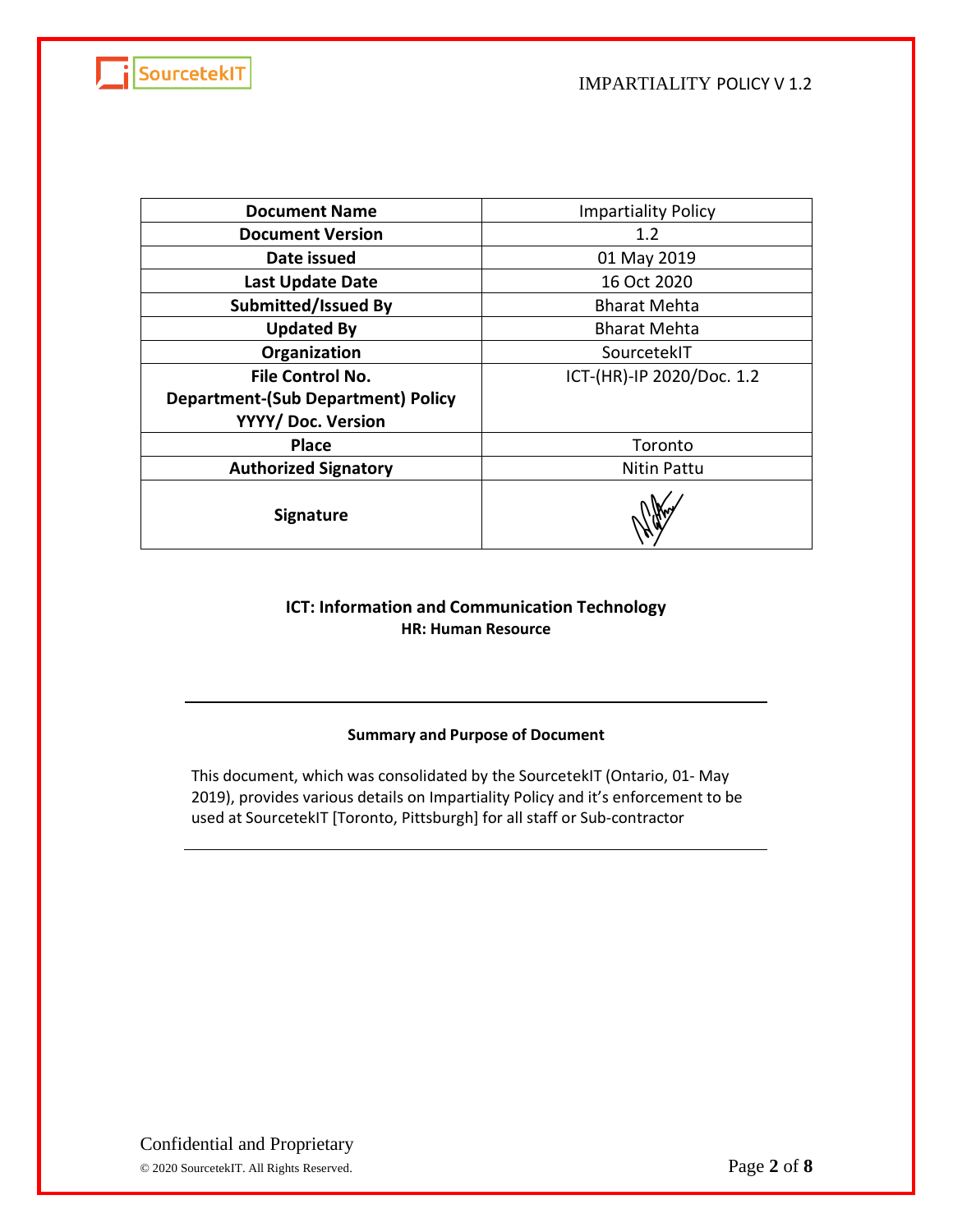

#### **IMPARTIALITY POLICY V1.2**

## Contents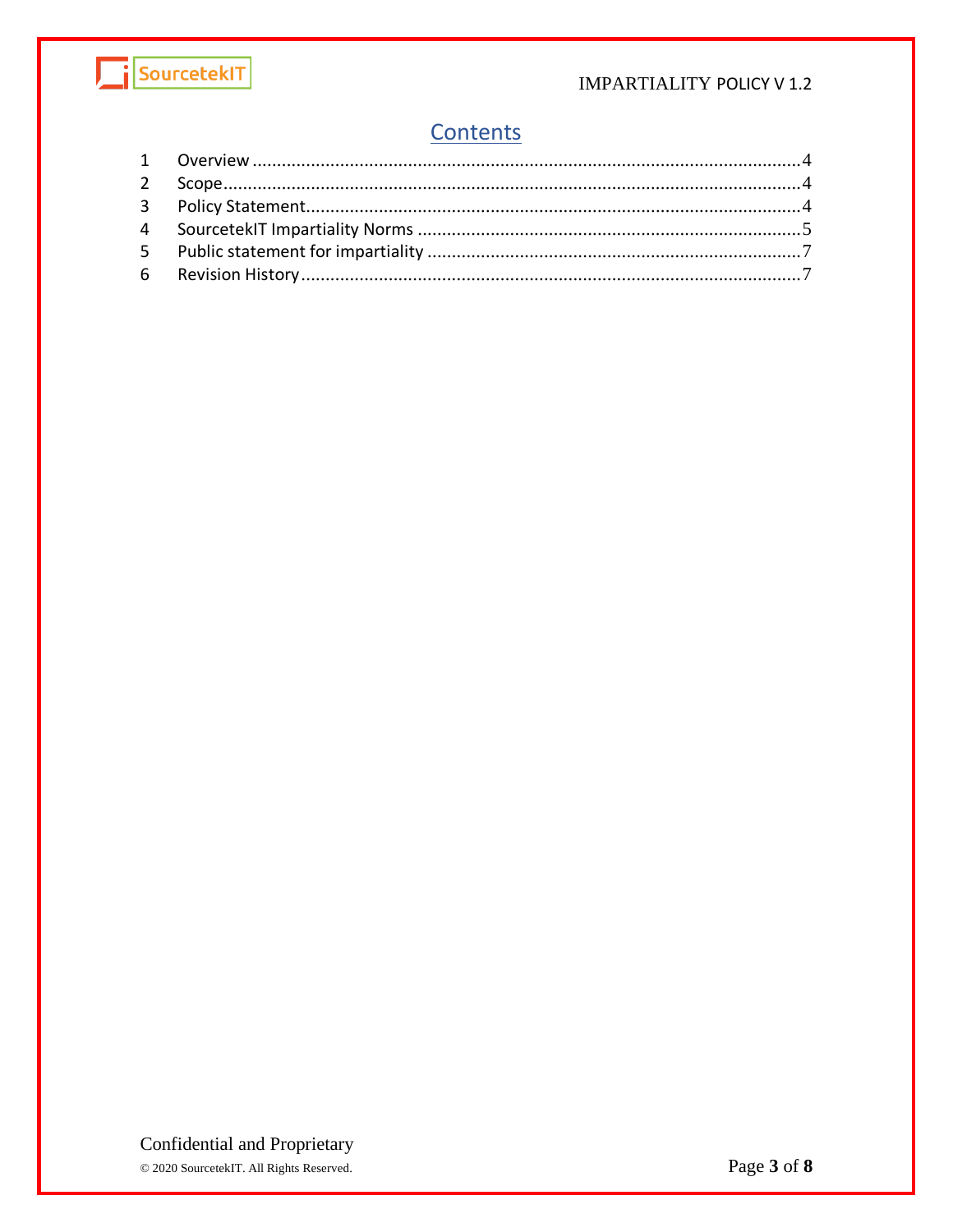

## <span id="page-3-0"></span>1 Overview

The purpose of this policy is to ensure that all the employee of SourcetekIT understands the importance of impartiality in undertaking its certification and other activities.

## <span id="page-3-1"></span>2 Scope

All employees, Sub-contractors, consultants, temporary and other workers at SourcetekIT, including all personnel affiliated with third parties must adhere to this policy. SourcetekIT will therefore ensure that in all its dealings with clients or potential clients all employees or other personnel are and will remain impartial.

## <span id="page-3-2"></span>3 Policy Statement

To maintain and demonstrate impartiality SourcetekIT has established the below mentioned principles.

- SourcetekIT Certificates are only issued following a review by an independent authorised and competent member of the management team (who has not been involved in the audit) to ensure that no interest shall predominate
- SourcetekIT does not offer and has never offered management system consultancy or any other form of consultancy to companies or individuals.
- SourcetekIT does not offer (and has never offered) an internal audit service to its certified clients.
- SourcetekIT does not own or have any interest (financial or otherwise) in any other company that offers certification or management system consultancy services.
- SourcetekIT does not have (and will not form) any relationships with companies who offer consultancy or other services that can be construed as having an impact on the certification services provided by SourcetekIT Any proposed relationship between SourcetekIT and any other company will undergo a risk assessment by the Committee for Impartiality prior to that relationship being formalised. Any current relationships with companies, organisations and individuals will be risk assessed on a regular basis to ensure that the relationship does not impact upon the impartiality of the certification process.
- Individuals employed by or otherwise contracted to SourcetekIT are required to document and record their current and past relationships with all companies. Any situation past or present which may present a potential conflict of interest is required by SourcetekIT to be declared. SourcetekIT will use the information to identify any threats to impartiality and will not use that individual in any capacity unless they can demonstrate that there is no conflict of interest.
- SourcetekIT will not allocate a member of staff or sub–contractor to a management system audit where any past relationship has existed. Exceptionally and at the discretion of the Technical Manager or Directors an individual or sub–contractor may be allocated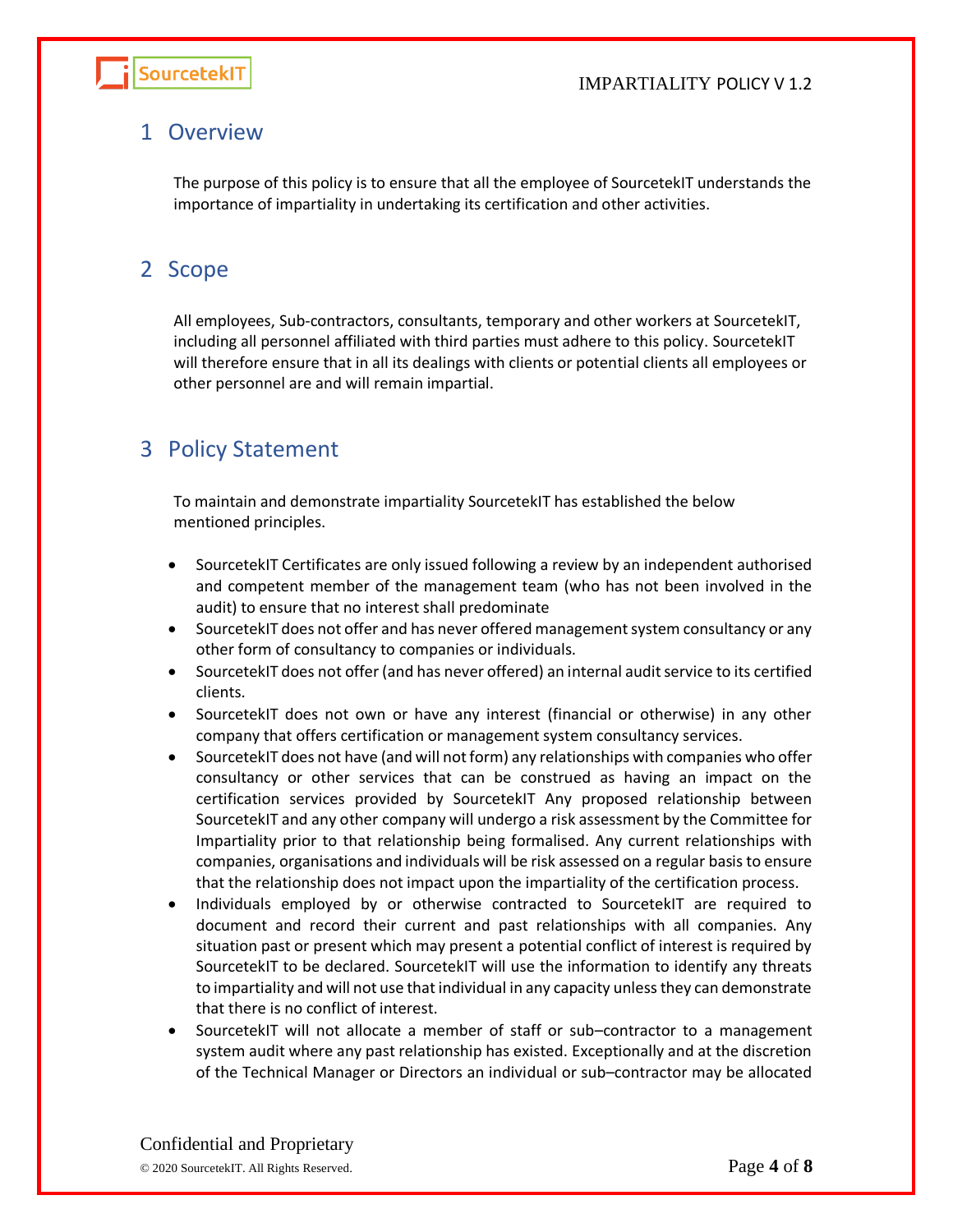

to a management system audit where a past relationship has existed but there has been no relationship for a minimum of 2 years.

- SourcetekIT does not and will not offer any commission, ('finders fees' or other inducements) to any individual or company in respect of referrals of clients unless:
	- o The terms and conditions of any such referral are clearly established and can be demonstrated and it can also be demonstrated that the fee is for a referral and the fact that a commission has been paid will in no way effect the outcome of an audit.
	- $\circ$  A risk assessment (to establish the potential for an unacceptable threat to impartiality) has been carried out on the process through which any such payment is made to an individual or organisation (normally a consultant) requesting the commission for referrals.
	- $\circ$  All such payments are documented, recorded, and traceable and accompanied by a purchase order and invoice.
- SourcetekIT does not offer specific training to any company in respect of implementing a particular standard for that company. Any training offered by SourcetekIT is general in nature and available to all companies or individuals who wish to attend.
- SourcetekIT will ensure that it is not linked or marketed in any way which links it with the activities of a management system consultancy and will take appropriate action should any such link be identified.
- Auditors and others involved in the certification process are not and will not be put under any pressure and will not be influenced in any way to come to a particular conclusion regarding the result of an audit.
- SourcetekIT does not offer (and has never offered) to certify or audit other certification bodies for their quality management system.

## <span id="page-4-0"></span>4 SourcetekIT Impartiality Norms

- No outsourcing of Audits to Consultancy Organisation.
- No Referral Fees to be paid to Consultancy Organisation.
- Facts based communication to Clients/ Consultancy Organisation.
- Adherence to all Accreditation and other SourcetekIT Policies.
- SourcetekIT shall not carry out any other conflicting services other than its core business of Certification.
- SourcetekIT shall not employ any professional conflicting its ethical policies.
- SourcetekIT shall not allow any of its auditors to market the services and conduct the audits for the same client.
- SourcetekIT shall not allow any of its auditors to carry out financial transactions with clients / consultants.
- SourcetekIT shall not carry out business with any consultant inducing pressures to compromise impartiality.
- SourcetekIT shall not consult to a committee member inducing commercial, financial, or other pressures to compromise impartiality.

Confidential and Proprietary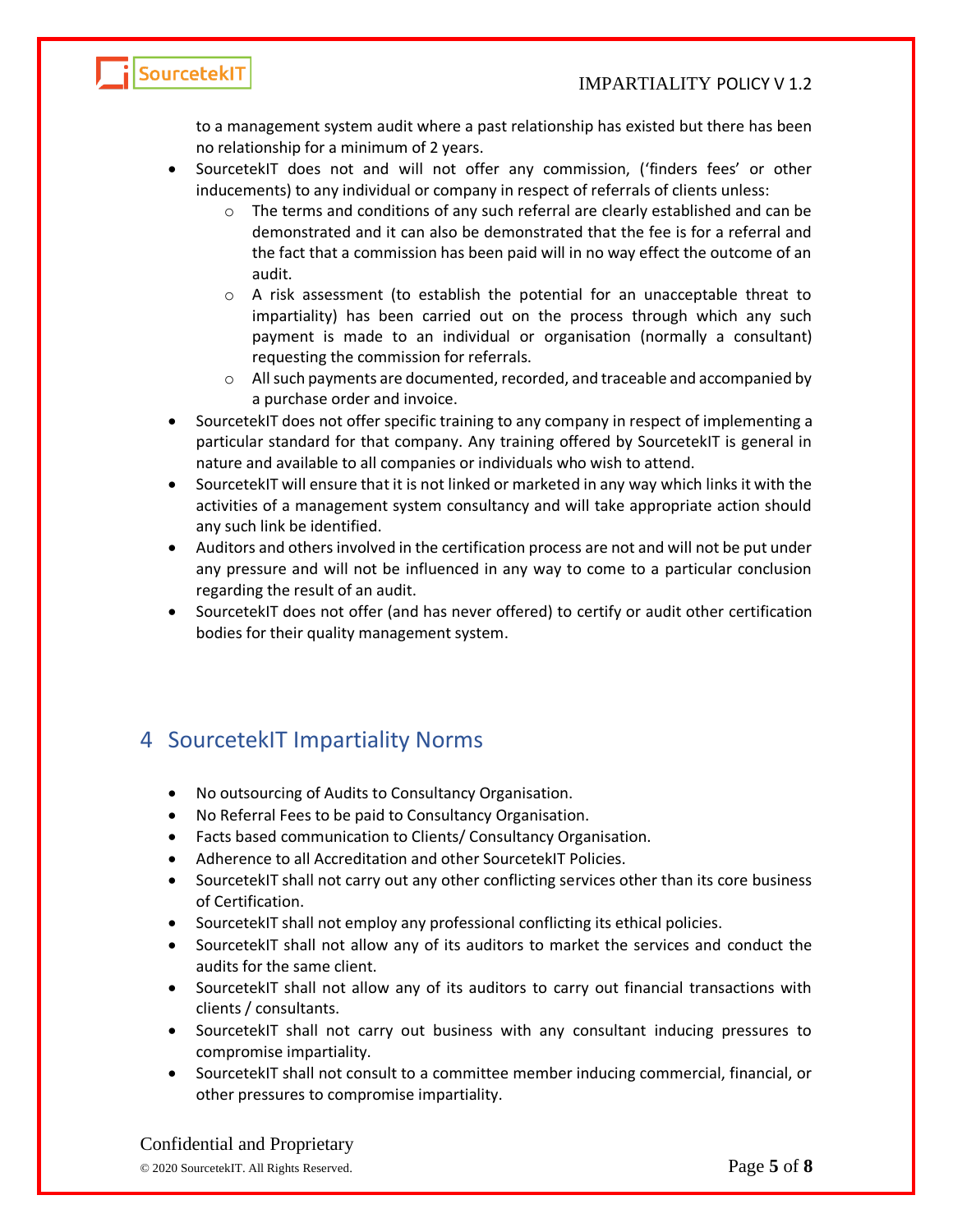#### IMPARTIALITY POLICY V 1.2

- All employees of SourcetekIT shall disclose any situation impairing the business ethics.
- SourcetekIT shall not allow any of the auditors to carry out audits for the client at least for 2 years from the date of relinquishment from their services for the client.
- SourcetekIT shall not allow any auditor to compromise on the audit timing as required as per the accreditation/ SourcetekIT norms.
- SourcetekIT shall not allow any auditor to conduct the audit for the client for which it has not been approved for.
- SourcetekIT shall maintain transparency with regard to all information.
- No auditor shall divulge any confidential information of the client to any third party without written consent from the client and approval by Managing Director.
- No auditor shall carry any client information with them after the usage period. All client information shall be returned after usage.
- SourcetekIT shall not allow any of its auditors to accept any gifts from client / consultant of value greater than CAD 10.
- Utmost care / verification to be carried out for granting the right scope of certification.
- Any unethical practice observed should be notified to the management at the earliest.
- SourcetekIT shall not allow any auditor to conduct audit for the organization where any of its family members / close relatives are involved at a decision-making position.
- Disciplinary actions for non–adhering to impartiality policies shall be taken by the Management in consultation with Impartiality Committee.
- To supplement in–house resource SourcetekIT employs Associate (sub–contract) auditors and sometimes has working relationships with overseas business managers. At no stage does SourcetekIT outsource its audits to management systems consultancy organisation, outsource its certification decisions, or link its marketing activities with management systems consultancy. SourcetekIT retains full control of all decision-making processes regarding granting, maintaining, renewing, extending, reducing, suspending or withdrawing certification.
- SourcetekIT continues to evaluate the risks associated with its operations in the domestic and overseas to ensure it can meet liabilities associated with its certification activities. A comprehensive risk analysis is maintained and reviewed annually.
- Conflict of Interest and objectivity is further covered through annual training sessions and contractually binding agreements, to ensure all management system certification activities are conducted in an independent and impartial manner.
- Audit / certification staff are prohibited from participating in the Audit / certification of any organisation to which they have given assistance, by consultancy or training (other than professionally registered auditor training), or where they have any financial or commercial interest for a minimum period of 2 years prior to the date of application of the organisation for registration.
- When allocated to a particular contract, Audit / certification staff shall not disclose or discuss any detail; before or after the Audit / certification; to any member of staff other than their direct Management or other members of the team, as required by the Secrecy & Non–Disclosure agreement signed on commencement of employment.
- SourcetekIT direct employees are prohibited from engaging in consultancy activities, which involve the active design, generation or implementation of an Information Security Management System.
- All directly employed Management and Staff are required to declare all financial interests or business activities on commencement and during the period of employment.

#### Confidential and Proprietary

SourcetekIT

© <sup>2020</sup> SourcetekIT. All Rights Reserved. Page **6** of **8**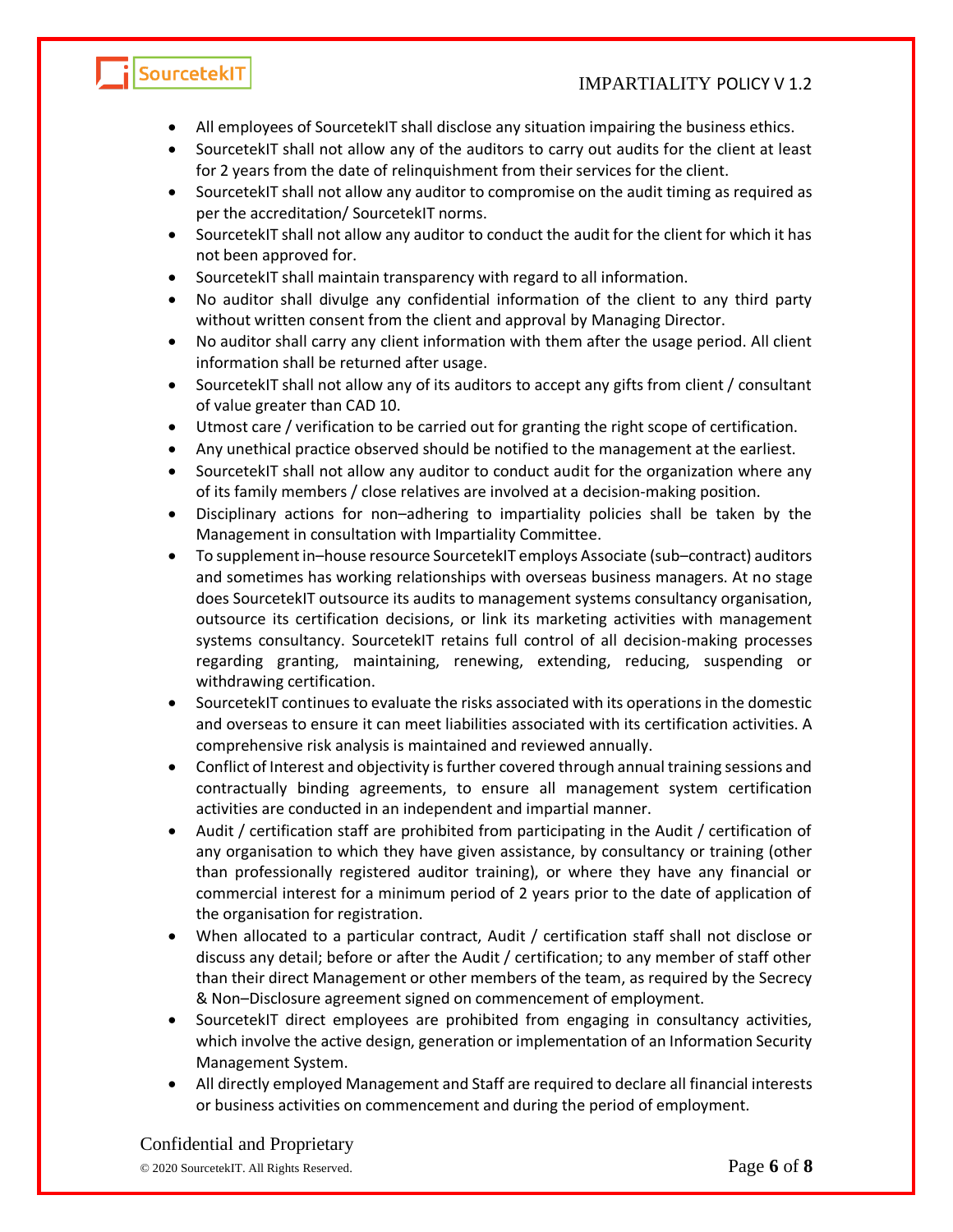#### IMPARTIALITY POLICY V 1.2



- SourcetekIT staff or subcontractors shall not suggest or imply to imply that certification would be simpler, easier or less expensive if consultancy or training services were used. In addition, subcontract staff cannot offer consultancy or training services to SourcetekIT's clients that they have been assigned to audit, during or after the assigned task has been completed.
- Overall the certification of companies who supply a service to SourcetekIT is not deemed to be an unacceptable threat to conflict of interest. However, certification of a company in partnership with whom SourcetekIT provides a direct service is deemed to be an unacceptable Impartiality Policy.
- SourcetekIT recognize that the source of revenue for a certification body is the client paying for certification, and that this is a potential threat to impartiality. Therefore, SourcetekIT is a self-financed independent organisation, with a number of controls to ensure that impartiality is retained. To obtain and maintain confidence, it is essential that SourcetekIT 's certification decisions are based on objective evidence of conformity or nonconformity, and that any decisions made are not influenced by other interests or by other parties. Certification decisions are made and signed for by a competent Certification Manager who was not responsible for the audit and was not a member of the audit team SourcetekIT recognizes that threats to impartiality include the following.
	- o Self–interest threats arising from a person or body acting in their own interest.
	- o Self–review threats arising from a person reviewing the work that they have conducted themselves.
	- $\circ$  Familiarity (or trust) threats arising from a person becoming too familiar with or too trusting of another, instead of seeking audit evidence.
	- $\circ$  Intimidation threats arising from a person having a perception of being coerced openly or secretively, such as a threat to be replaced or reported to a supervisor.

## <span id="page-6-0"></span>5 Public statement for impartiality

SourcetekIT, its Directors, Managers, Staff and others involved in the Certification of Organizations fully understand the importance of impartiality in undertaking its Certification Activities.

SourcetekIT will therefore ensure that in its dealings with clients or potential clients, all employees or other personnel involved in Certification Activities are, and will remain, impartial.

To ensure that impartiality is both maintained and can be demonstrated, SourcetekIT has identified and risk assessed all relationships which may result in a conflict of interest or pose a threat to impartiality.

### <span id="page-6-1"></span>6 Revision History

| Date of Change<br><b>Responsible</b><br><b>Summary of Change</b> |
|------------------------------------------------------------------|
|------------------------------------------------------------------|

Confidential and Proprietary

© <sup>2020</sup> SourcetekIT. All Rights Reserved. Page **7** of **8**